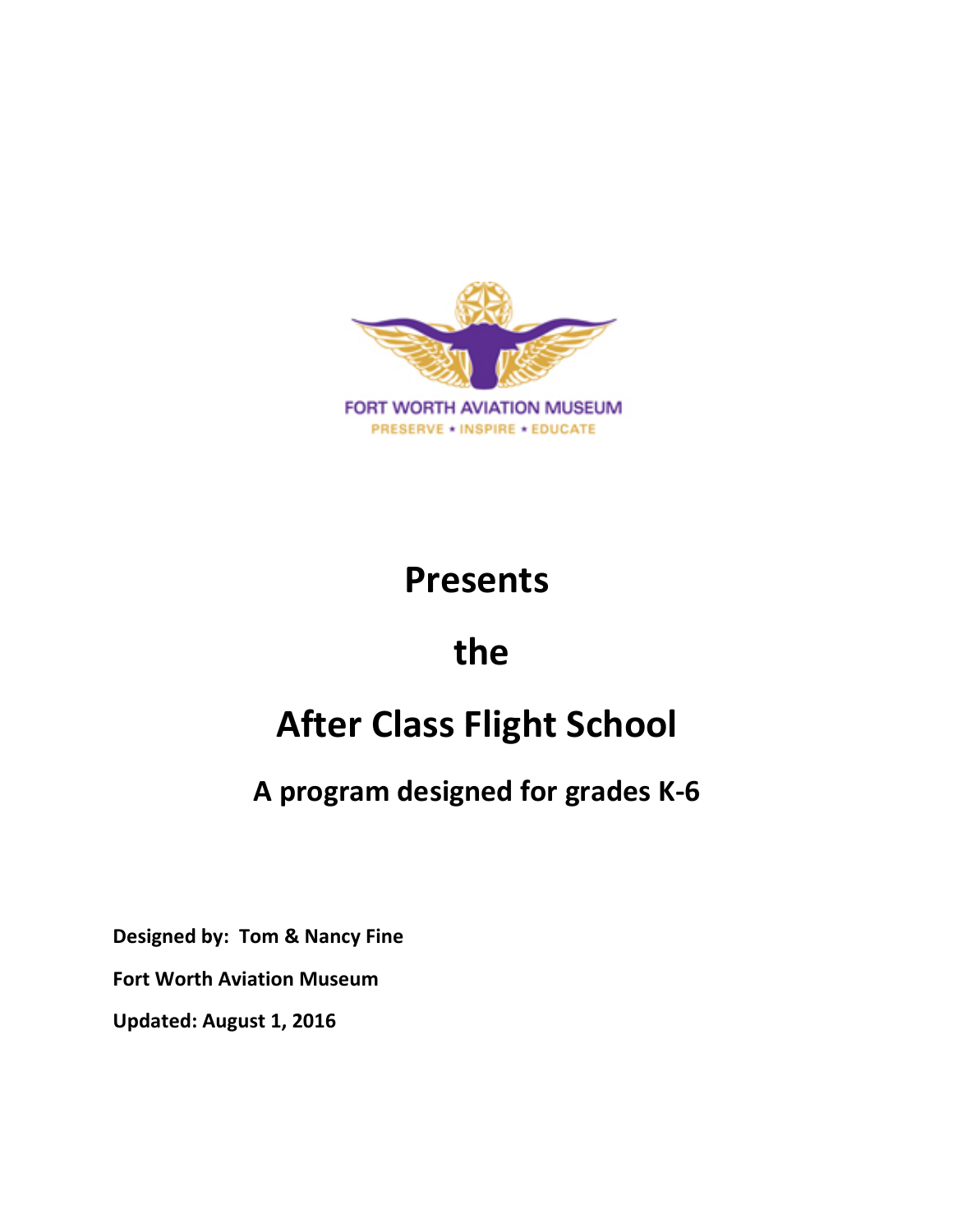After Class<br>Flight School

August 1, 2016

# **FORT WORTH AVIATION MUSEUM**

# **LESSON PLAN:**

What students can learn from a paper airplane.

# **LESSON TOPIC:**

Why do paper airplanes fly?

# **GRADE LEVEL:**

Any – with modifications to accommodate age level.

# **TIME:**

- **50 minutes:** Advanced Flight Program
- **MATERIALS:** 8.5 X 11 copy paper**,** Paper clips**,** Stapler**,** Launch source
- **VOCABULARY:** Drag, Gravity, Thrust, Lift, and Aerodynamics

# **OBJECTIVE:**

- After a short lesson on aerodynamics, the instructor will teach students how to create and launch a paper airplane that demonstrates the four forces that affect flight (drag, gravity, lift and thrust).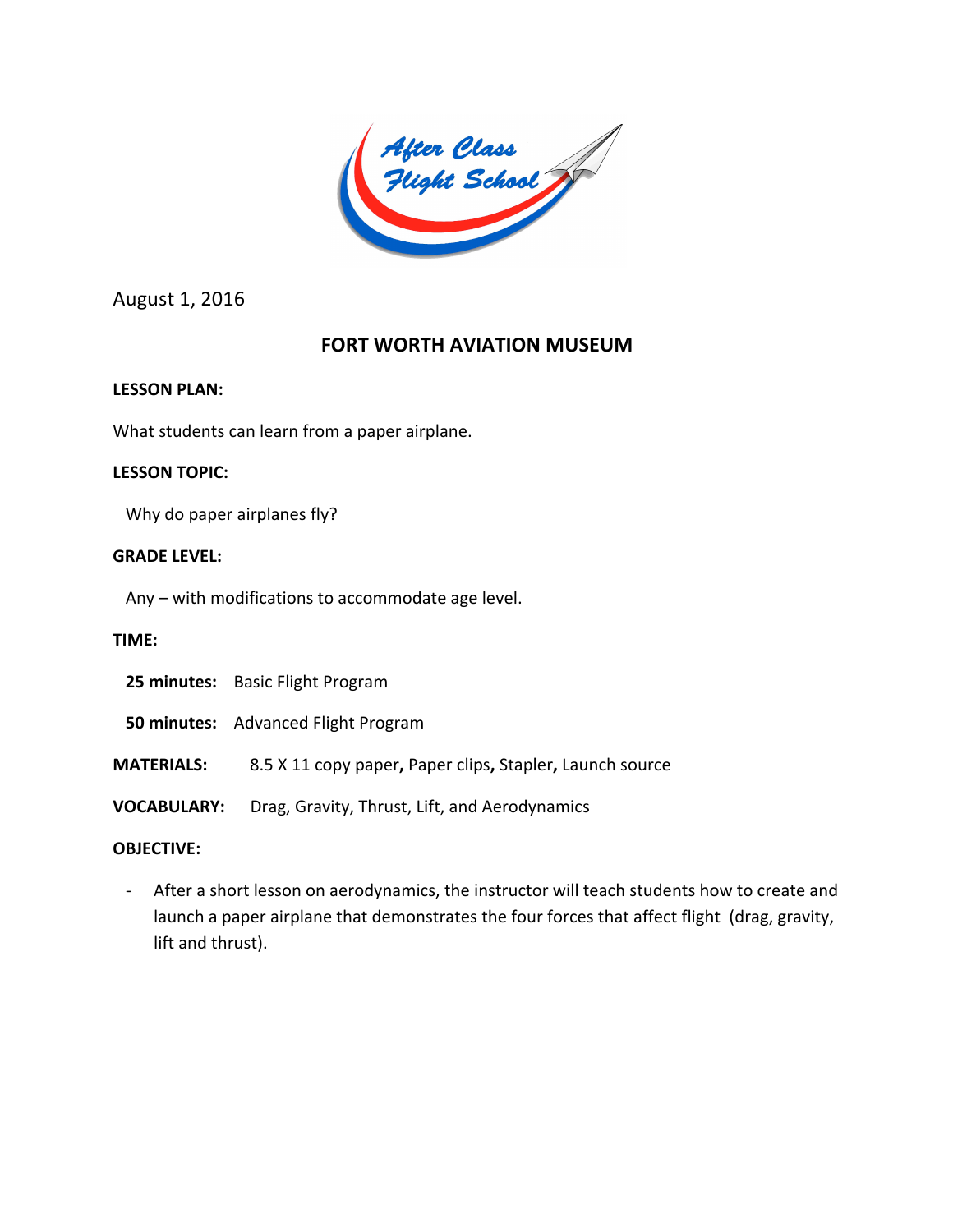#### **INTRODUCTION OF LESSON:**

The instructor will ask students to respond to several basic aviation questions selected for the appropriate age group.

Sample questions:

- 1. "We have all seen planes fly. Raise your hand if you have ever flown in a plane?"
- 2. "Have you ever wondered how a plane can fly through the air?"

 At the end of the lesson on flight, the instructor will enable each student to create his or her own paper airplane and launch it. (Pre-built paper airplanes will be available for any age or special education student)

#### **STUDENT CONCEPTS OF FLIGHT:**

 The instructor will lead students in a brief discussion of why they think airplanes fly, focusing on the four forces of aerodynamics.

#### **PRESENTATION OF AIRCRAFT FLIGHT CONCEPTS:**

The instructor will lead students in a discussion of aviation terminology and flight concepts.

#### **Aerodynamics:**

Aerodynamics is how easily an airplane moves through the air.

#### **>Student aerodynamic demonstration:**

The students will be asked to hold one of their hands in front of their body with the palm facing sideways so that the thumb is on top and pinkie is facing the floor (like reaching out to shake someone's hand). Have the class swing their hands back and forth. Ask them to notice the amount of air pushing against their hand.

Now ask the students to turn their palms, so their hands are horizontal and parallel to the floor. Then ask them to swing their hands back and forth, like they are slicing through the air. Ask the students to observe that they will still be able to feel the air, but now their hands are able to move more smoothly than when their hands were positioned the other way.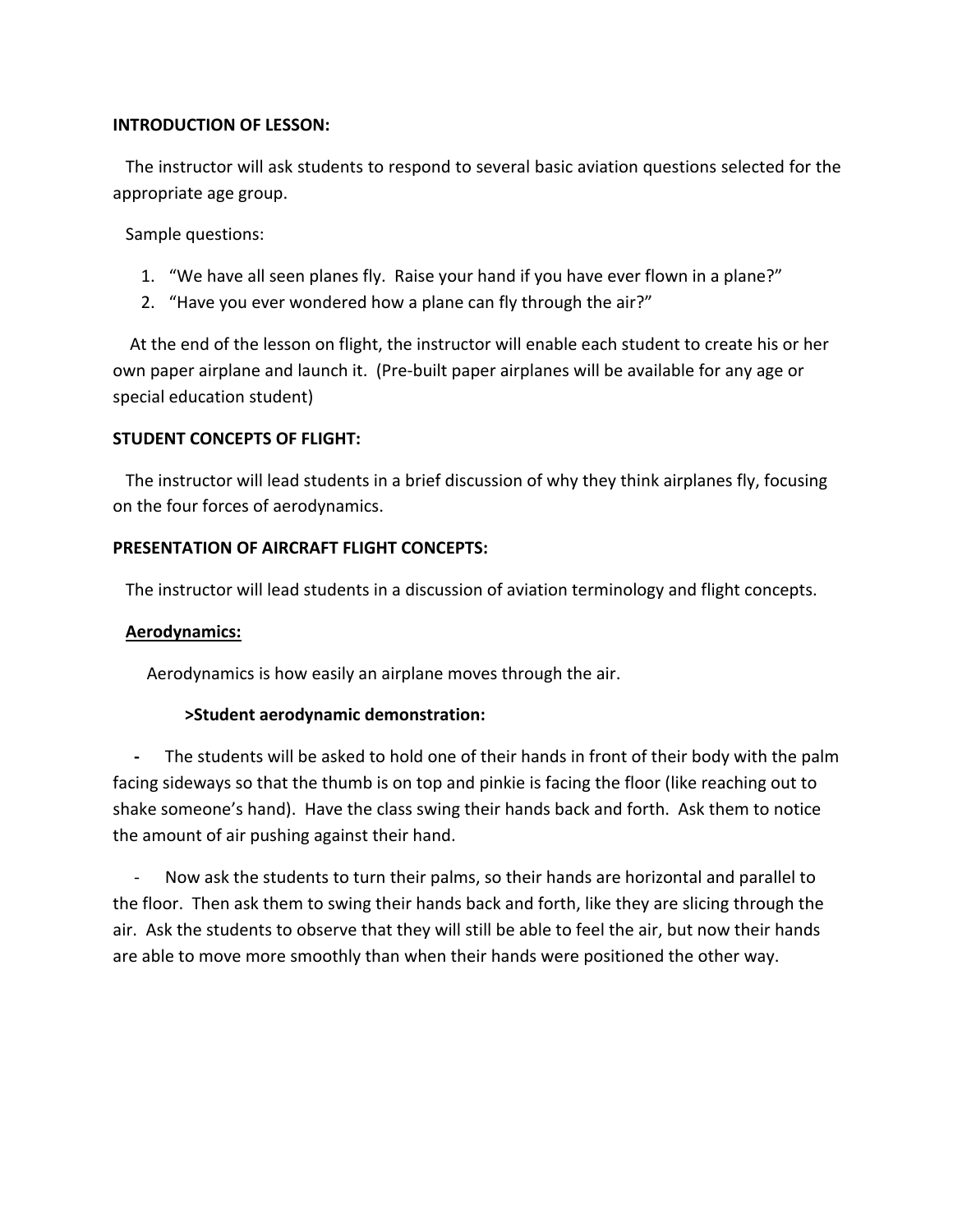# **Drag:**

Drag is created when air resists the forward motion of an aircraft.

 - Explain to the students that there are many factors that affect the amount of drag created. The shape of the paper airplane is one of those factors. In order to reduce drag and enable the plane to fly as far as possible, the plane must be designed to create as little drag as possible. This will enable the aircraft to move through the air just like the students' hands did when their palms were parallel to the floor.

# **Gravity**:

Gravity is the force that pulls the paper airplane to the ground.

 - Tell the students in order to enable a paper airplane to fly as far as possible and help to fight against gravity; their planes must be as light as possible**.**

# **> Student gravity demonstration:**

 - The instructor will have the students put a paper clip on the edge of their unfolded sheet of paper; have them observe how quickly the sheet falls when allowed to drop to the floor. Students will then be instructed to remove the paper clip and repeat the gravity test by allowing the paper to fall to the floor. Students will note how much longer it takes the paper to float back and forth before landing on the floor. Lesson learned: the lighter your paper airplane, the less gravity will pull it to the ground.

#### **Thrust**:

Thrust is the forward movement of an aircraft.

For full sized airplanes, the engine generates thrust. For paper airplanes, thrust is created from the launch of the aircraft by the thrower, or other means of propellant.

# **Lift**:

To overcome gravity aircraft must create an opposing force called "lift."

Students are told that lift is created when the air below the aircraft wing is pushing up harder than the air above the wing is pushing down. The wings are lifting the aircraft, not the engines (thrust). The wings of the aircraft are usually curved slightly, so that the air can move faster over the top of the wing, than the air moving under the wing. This airflow creates an upward push on the wing, which generates the necessary lift, to stay airborne.